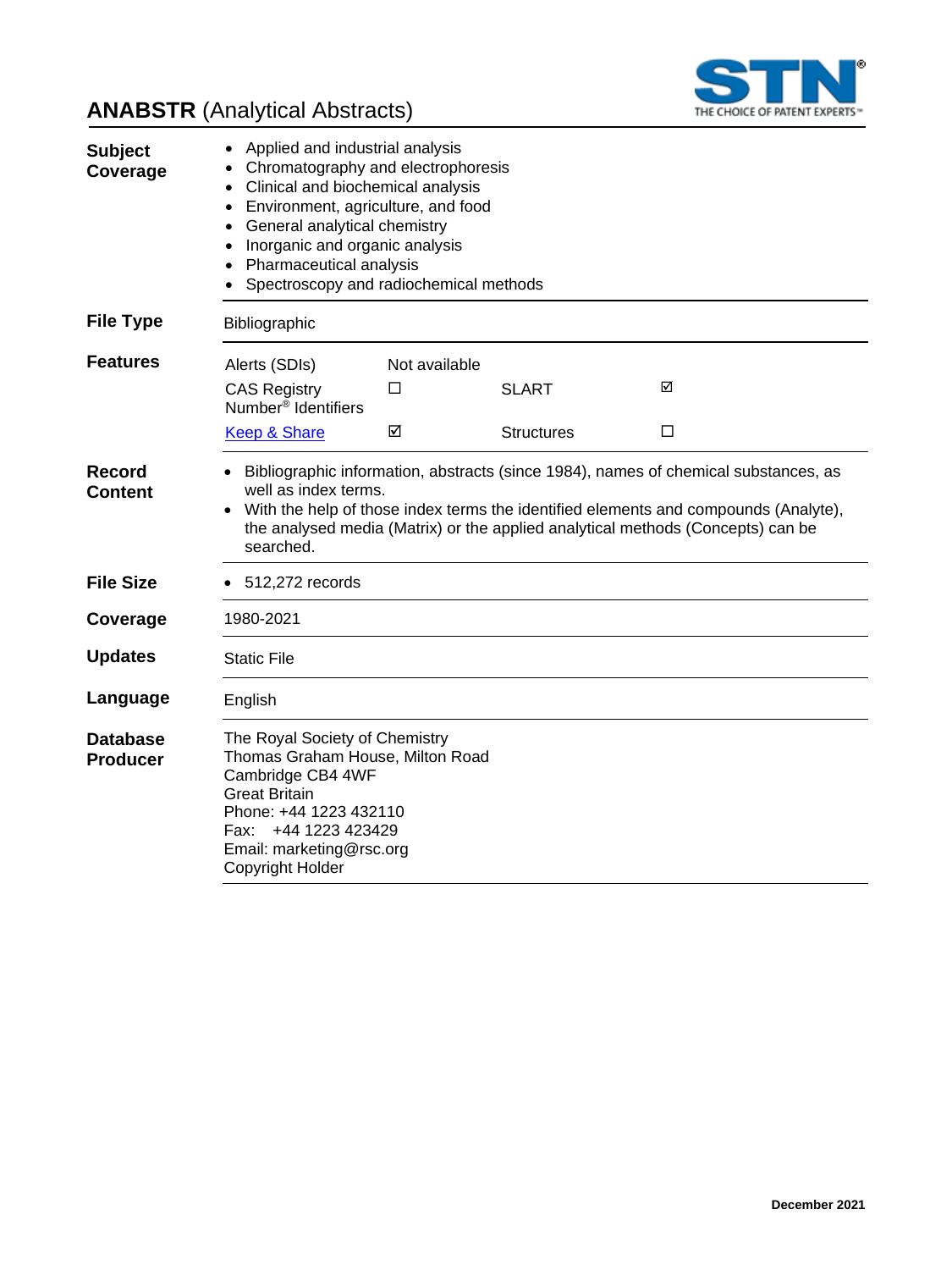### 2 **ANABSTR**

| <b>Sources</b>   | • Journals                                                                                                |  |  |
|------------------|-----------------------------------------------------------------------------------------------------------|--|--|
| <b>User Aids</b> | • Online Helps (HELP DIRECTORY lists all help messages available)<br>• STNGUIDE                           |  |  |
| <b>Cluster</b>   | $\bullet$ ALLBIB<br>• AUTHORS<br>• BIOSCIENCE<br>• CHEMISTRY<br>• CORPSOURCE<br>$\bullet$ NPS             |  |  |
|                  | <b>STN Database Cluster information:</b><br>http://www.stn-international.com/en/customersupport/customer- |  |  |

[support#cluster+%7C+subjects+%7C+features](http://www.stn-international.com/en/customersupport/customer-support#cluster+%7C+subjects+%7C+features)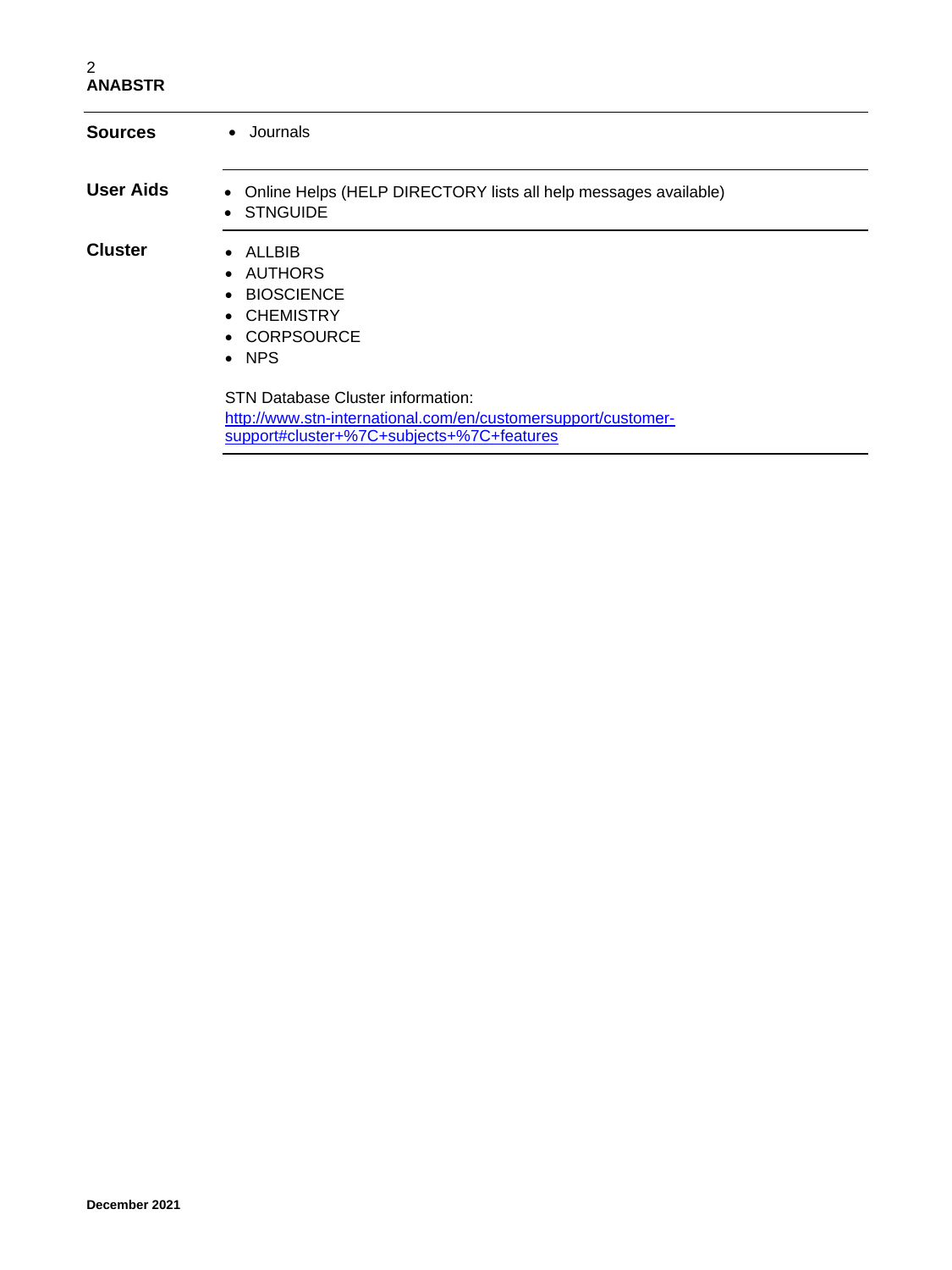# **Search and Display Field Codes**

Fields that allow left truncation are indicated by an asterisk (\*).

### **General Search Fields**

| <b>Search Field Name</b>                                                                                                                                                                                                                                                                                                                                                  | <b>Search</b><br>Code                                                                                           | <b>Search Examples</b>                                                                                                                                                                                                                                                                                   | <b>Display</b><br><b>Codes</b>                                                                                     |
|---------------------------------------------------------------------------------------------------------------------------------------------------------------------------------------------------------------------------------------------------------------------------------------------------------------------------------------------------------------------------|-----------------------------------------------------------------------------------------------------------------|----------------------------------------------------------------------------------------------------------------------------------------------------------------------------------------------------------------------------------------------------------------------------------------------------------|--------------------------------------------------------------------------------------------------------------------|
| Basic Index* (contains single<br>words from the title (TI), abstract<br>(AB), and chemical name<br>(CN, CNA, CNM) and index term<br>(CT) fields)                                                                                                                                                                                                                          | None<br>or<br>/BI                                                                                               | S BIENZYMIC ELECTRODE#<br>S CHROMATOG?(A)GAS<br>S ELECTROPHORE?(L)REVIEW<br>S ?SPECTR?                                                                                                                                                                                                                   | TI, AB, CN,<br>CNA, CNM,<br>CT. IT                                                                                 |
| Abstract*<br><b>Accession Number</b><br>Author<br><b>Chemical Name</b><br>Chemical Name, Analyte<br>Chemical Name, Matrix<br><b>Classification Code</b><br>(code, main code and text)<br>Controlled Term (Concepts)<br>Corporate Source (1)<br>Document Type<br>(code and text)<br>Entry Date (2)<br>Journal Title<br>Language<br>(code and text)<br>Publication Date (2) | /AB<br>/AN<br>/AU<br>/CN<br>/CNA<br>/CNM<br>/CC<br>/CT<br>/CS<br>/DT<br>(or $/TC$ )<br>/ED<br>/JT<br>/LA<br>/PD | S ?ANTIBODIES/AB<br>S 2021001277/AN<br>S BRIDGER, N?/AU<br>S DOPA?/CN<br>S GOLD/CNA<br>S MINERALS?/CNM<br>S (BIOCHEMISTRY OR BIOCHEMICAL)/CC<br>$S * F/CC$<br>S AUTOMATED ANALYSIS/CT<br>S (FOOD AND RES?)/CS<br>S JOURNAL/DT<br>S ED>APR 2021<br>S RAPID COMMUN?/JT<br>S (EN OR DE)/LA<br>S Jan 2020/PD | AN<br>AU<br>CN.IT<br>CNA, IT<br>CNM.IT<br>CC<br>CT.IT<br>AU<br><b>DT</b><br><b>ED</b><br><b>SO</b><br>LA<br>PD. SO |
| Publication Year (2)<br>Source (contains journal<br>title, and pagination)                                                                                                                                                                                                                                                                                                | /PY<br>/SO                                                                                                      | S 1988-1990/PY<br>S (ANAL?(W)SCI?)/SO                                                                                                                                                                                                                                                                    | PY, SO<br><b>SO</b>                                                                                                |
| Title*<br>Update Date (2)                                                                                                                                                                                                                                                                                                                                                 | T <br>/UP                                                                                                       | S RIMS/TI<br>S MAY 2021/UP                                                                                                                                                                                                                                                                               | <b>TI</b><br>UP                                                                                                    |

(1) Implied (S) proximity is available in this field.

(2) Numeric search field that may be searched with numeric operators or ranges.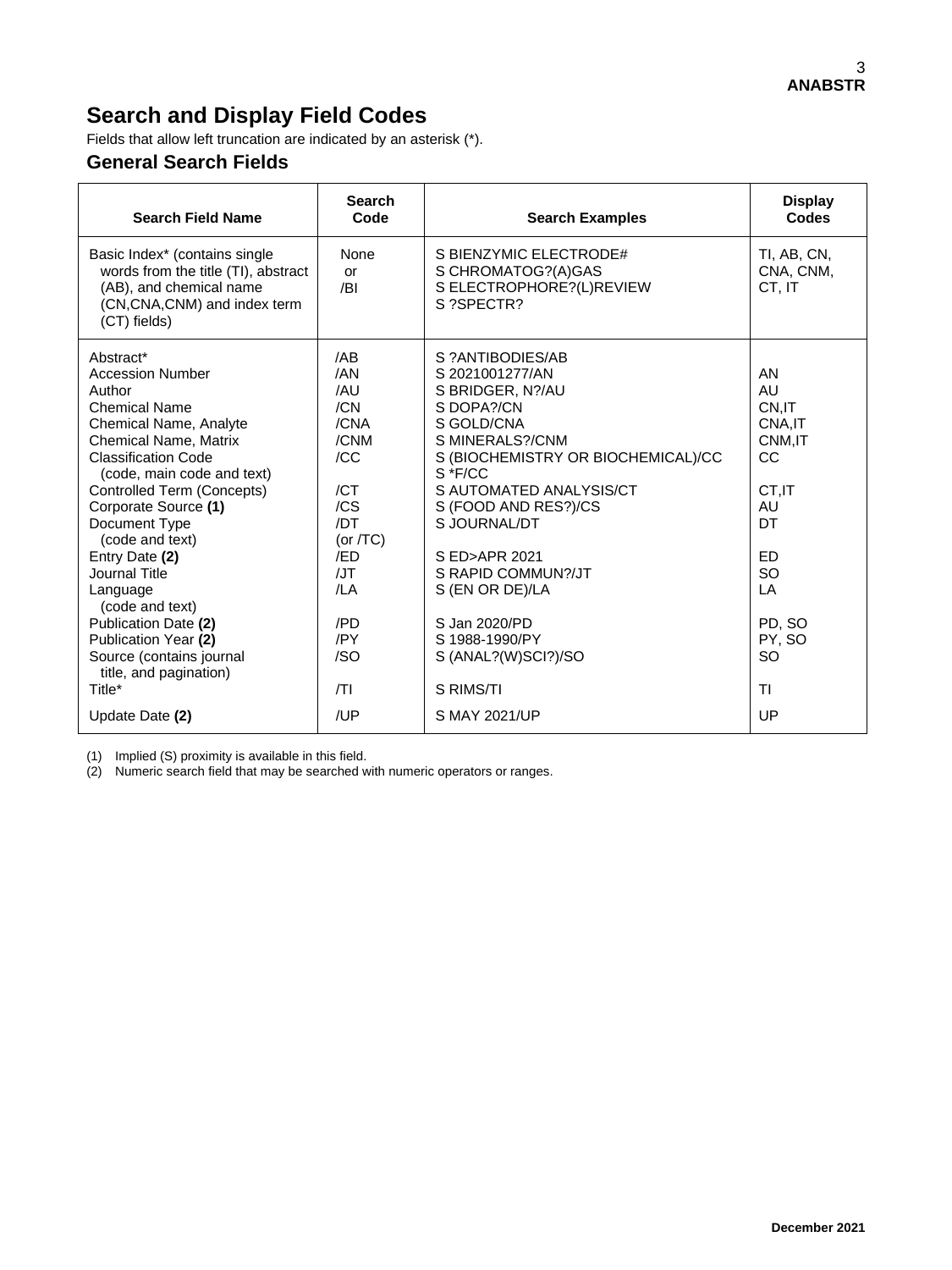### 4 **ANABSTR**

## **Property Fields1)**

In ANABSTR a numeric search for a specific set of physical properties (/PHP) is available within the text fields (TI, AB, BI). The numeric values are not displayed as single fields, but highlighted within the hit displays.

Use EXPAND/PHP to search for all available physical properties. A search with the respective field codes will be carried out in all database fields with English text. The /PHP index contains a complete list of codes and related text for all physical properties available for numeric search.

| <b>Field</b><br>Code                          | <b>Property</b>                                                                                          | <b>Unit</b>                                             | <b>Symbol</b>                             | <b>Search Examples</b>                                                                                                     |
|-----------------------------------------------|----------------------------------------------------------------------------------------------------------|---------------------------------------------------------|-------------------------------------------|----------------------------------------------------------------------------------------------------------------------------|
| /AOS<br>/BIR<br>/BIT<br>/CAP<br>/CATA         | Amount of substance<br><b>Bit Rate</b><br>Stored Information<br>Capacitance<br><b>Catalytic Activity</b> | Mol<br>Bit/Second<br>Bit<br>Farad<br>Katal              | mol<br>bit/s<br>Bit<br>$\mathsf F$<br>kat | S 10/AOS<br>S 8000-10000/BIR<br>S BIT > 3 MEGABIT<br>S 1-10 MF/CAP                                                         |
| /CDN<br>/CMOL                                 | <b>Current Density</b><br>Molarity, Molar<br>Concentration                                               | Ampere/Square Meter<br>Mol/Liter                        | A/m <sup>2</sup><br>mol/L                 | S CDN>10 A/M**2<br>S UREA/BI (S) 8/CMOL                                                                                    |
| /CON<br>/DB<br>/DEG<br>$/$ DEN $/$ $/$ C $)$  | Conductance<br>Decibel<br>Degree<br>Density (Mass<br>Concentration                                       | Siemens<br>Decibel<br>Degree<br>Kilogram/Cubic Meter    | S<br>dB<br>kg/m <sup>3</sup>              | S 1S-3/CON<br>S DB>50<br>S CYLINDER/BI (S) 45/DEG<br>S 5E-3-10E-3/DEN                                                      |
| /DEQ<br>/DOA<br>/DOS                          | Dose Equivalent<br>Dosage<br>Dose                                                                        | Sievert<br>Milligram/Kilogram/Day<br>Milligram/Kilogram | Sv<br>mg/day<br>mg/kg                     | S 100/DEQ<br>S DOS>0.8                                                                                                     |
| (ILD50)<br>/DV<br>/ECH<br>(/CHA)              | Viscosity, dynamic<br><b>Electric Charge</b>                                                             | Pascal * Second<br>Coulomb                              | Pa * s<br>С                               | S DV>5000<br>S 0.0001-0.001/ECH                                                                                            |
| /ECO<br>$($ /ECND $)$                         | <b>Electrical Conductivity</b>                                                                           | Siemens/Meter                                           | S/m                                       | S ECO>800 S/M (15A) AQUEOUS                                                                                                |
| /ELC<br>(/ECC)                                | <b>Electric Current</b>                                                                                  | Ampere                                                  | A                                         | S 1-10/ELC                                                                                                                 |
| /ELF<br>(/ECF)                                | <b>Electric Field</b>                                                                                    | Volt/Meter                                              | V/m                                       | S 200/ELF                                                                                                                  |
| /ENE                                          | Energy                                                                                                   | Joule                                                   | J                                         | S DROPLETS (10A) 40 JOULE -<br>70 JOULE /ENE                                                                               |
| /ERE<br>$($ /ERES $)$                         | <b>Electrical Resistivity</b>                                                                            | Ohm * Meter                                             | Ohm $*$ m                                 | S ERE>0.1                                                                                                                  |
| /FOR<br>$/$ FRE $/$ F $)$<br>/IU<br>/KV       | Force<br>Frequency<br><b>International Unit</b><br>Viscosity, kinematic                                  | <b>Newton</b><br>Hertz<br>none<br>Square Meter/Second   | N<br><b>Hz</b><br>IU<br>$m^2/s$           | S 50 N / FOR<br>S OSCILLAT?/BI (S) 1-3/FRE<br>S IU>1000 (P) VITAMIN A<br>S METHYLPOLYSILOXANES/BI (10A)<br>200-300 CST /KV |
| /LEN<br>(/SIZ)                                | Length, Size                                                                                             | Meter                                                   | m                                         | S 1-4/LEN                                                                                                                  |
| /LUME                                         | Luminous Emittance,<br>Illuminance                                                                       | Lux                                                     | lx                                        | S 10-50/LUME                                                                                                               |
| /LUMF<br>/LUMI<br>/M<br>/MCH<br>/MFD<br>(MFS) | Luminous Flux<br>Luminous Intensity<br>Mass<br>Mass to Charge Ratio<br><b>Magnetic Flux</b><br>Density   | Lumen<br>Candela<br>Kilogram<br>none<br>Tesla           | Lm<br>cd<br>kg<br>m/z<br>T.               | S LUMF>1000<br>S LUMI<4<br>S ALLOY/BI (30A) 1E-10-1E-5/M<br>$S$ MCH=1<br>S MFD>102                                         |
| /MFR<br>(MFL)<br>/MFST                        | Mass Flow Rate<br>Magnetic Field<br>Strength                                                             | Kilogram/Second<br>Ampere/Meter                         | kg/s<br>A/m                               | S MFR<0.1                                                                                                                  |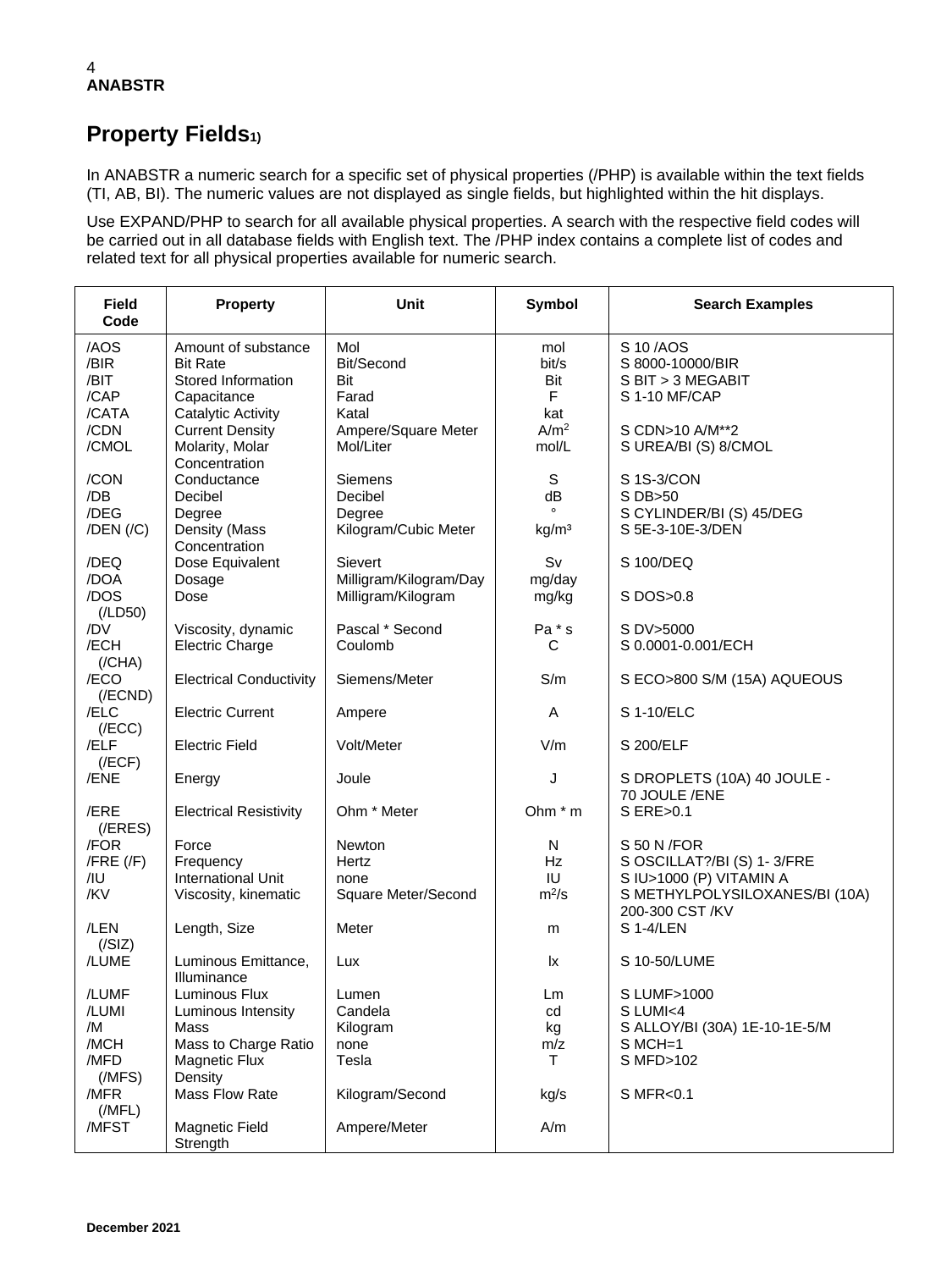# **Property Fields1) (cont'd)**

| <b>Field</b><br>Code                | <b>Property</b>                                              | Unit                                                    | <b>Symbol</b>           | <b>Search Examples</b>                                                                                  |
|-------------------------------------|--------------------------------------------------------------|---------------------------------------------------------|-------------------------|---------------------------------------------------------------------------------------------------------|
| /MM (/MW,<br>/MOM)                  | <b>Molar Mass</b>                                            | Gram/Mol                                                | g/mol                   | S 2000-3000 G/MOL/MM                                                                                    |
| /MOLS<br>/MVR                       | Molality of Substance<br>Melt Volume Rate,<br>Melt Flow Rate | Mol/Kilogram<br>none                                    | mol/kg<br>$q/10$ min    | S 01.-10 MOL/KG/MOLS<br>S 3/MVR                                                                         |
| /PER                                | Percent<br>(Proportionality)                                 | none                                                    | $\%$                    | S POLYMER?/AB (5A) 4/PER                                                                                |
| /PHV<br>$($ /PH $)$                 | pH Value                                                     | pH                                                      | pH                      | S 7.4-7.6/PHV                                                                                           |
| /POW<br>$($ /PW $)$                 | Power                                                        | Watt                                                    | W                       | S "HG-XE-?"/BI (S) 100-200<br>WATT/POW                                                                  |
| /PPM                                | Parts per million                                            | Ppm                                                     | ppm                     | S 100 PPM /PPM (10A)<br><b>ADDITIVE/BI</b>                                                              |
| $/PRES$ $//P)$                      | Pressure                                                     | Pascal                                                  | Pa                      | S (VACUUM (5A) DISTILL?)/BI (S)<br>1000-1100/PRES                                                       |
| /RAD                                | Radioactivity                                                | Becquerel                                               | <b>Bq</b>               | S RAD/PHP                                                                                               |
| /RES                                | <b>Electrical Resistance</b>                                 | Ohm                                                     | Ohm                     | S SENSOR /BI (S) 10-100/RES                                                                             |
| /RI                                 | Refractive Index                                             | none                                                    |                         | S 3-4/RI                                                                                                |
| /RSP                                | <b>Rotational Speed</b>                                      | Revolution/Minute                                       | rpm                     | S 2 RPM - 100 RPM / RSP (S)<br><b>ENGINE/BI</b>                                                         |
| /SAR                                | Area /Surface Area                                           | <b>Square Meter</b>                                     | m <sup>2</sup>          | S PLATE/BI (S) 10 M**2 - 100<br>M**2/SAR                                                                |
| /SOL<br>(/SLB)                      | Solubility                                                   | Gram/100 gram                                           | g/100 g                 | S SOL>20 G/100G (5A) WATER                                                                              |
| /SSAM                               | Specific Surface<br>Area, Mass                               | Square Meter/Kilogram                                   | M2/kg                   |                                                                                                         |
| /STSC<br>(/ST)                      | Surface Tension                                              | Joule /Square Meter                                     | J/m <sup>2</sup>        | S 60 J/M**2/STSC                                                                                        |
| /TCO<br>(/TCND)                     | <b>Thermal Conductivity</b>                                  | Watt/Meter * Kelvin                                     | $W/m * K$               | S 1/TCO (S) HEAT?                                                                                       |
| $/TEMP$ $//T)$<br>/TEX              | Temperature<br>Tex                                           | Kelvin<br>Gram/Kilometer                                | K<br>g/km               | S 20-25/TEMP                                                                                            |
| /TIM                                | Time                                                         | Second                                                  | s                       | S ?INCUB?/BI (10A) 50 S - 150 S<br>/TIM                                                                 |
| $/$ VEL $($ /V $)$<br>/VELA<br>/VLR | Velocity<br>Velocity, angular<br>Volumetric Flow Rate        | Meter per Second<br>Radian/Second<br>Cubic Meter/Second | m/s<br>rad/s<br>$m^3/s$ | S REDUC?/BI (S) 1E-3-5E-3/VEL<br>S VELA>10<br>S 1 M**3/S - 2 M**3/S /VLR (S)                            |
| /VOL<br>/VOLT                       | Volume<br>Voltage                                            | <b>Cubic Meter</b><br>Volt                              | m <sup>3</sup><br>V     | <b>ABRASIVE</b><br>S 1E-8-2E-8/VOL.EX<br>S TENSION/BI (10A) 5E-3 V<br><volt<7e-3v< td=""></volt<7e-3v<> |

**(1)** Exponential format is recommended for the search of particularly high or low values, e.g. 1.8E+7 or 1.8E7 (for 18000000) or 9.2E-8 (for 0.000000092).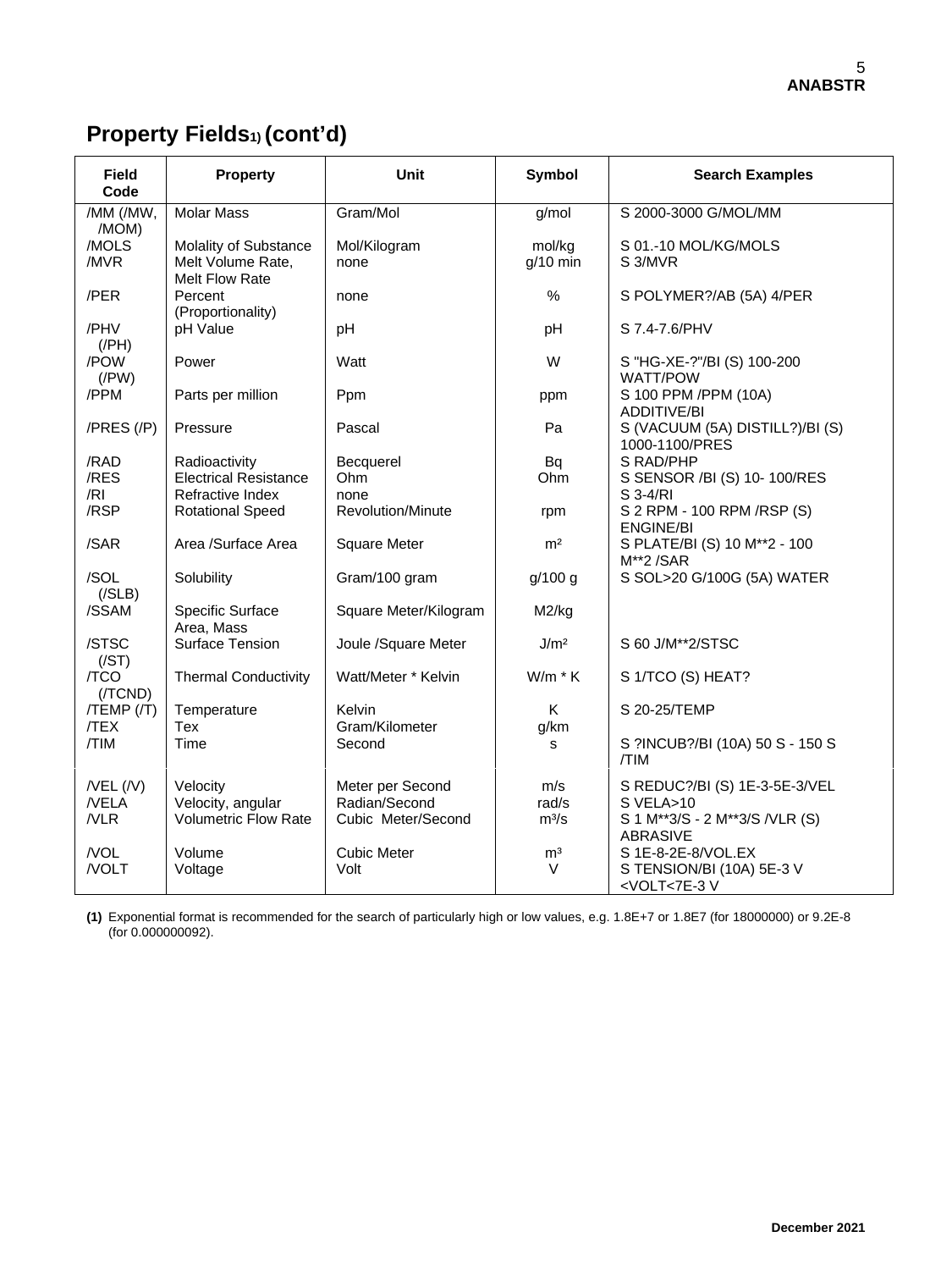## **DISPLAY and PRINT Formats**

Any combination of formats may be used to display or print answers. Multiple codes must be separated by spaces or commas, e.g., D L1 1-5 TI AU. The fields are displayed or printed in the order requested.

Hit-term highlighting is available for searching in the basic index. Highlighting must be ON during SEARCH to use the HIT, KWIC, and OCC formats.

| Format                                                                                                                                                                          | <b>Content</b>                                                                                                                                                                                                                                                                                                                                                                                                                                                            | <b>Examples</b>                                                                                                                                                                                                       |
|---------------------------------------------------------------------------------------------------------------------------------------------------------------------------------|---------------------------------------------------------------------------------------------------------------------------------------------------------------------------------------------------------------------------------------------------------------------------------------------------------------------------------------------------------------------------------------------------------------------------------------------------------------------------|-----------------------------------------------------------------------------------------------------------------------------------------------------------------------------------------------------------------------|
| AB<br>AN<br>AU<br>CC<br><b>CN</b><br><b>CNA</b><br><b>CNM</b><br>CS<br><b>CT</b><br><b>DN</b><br>DT (TC)<br>ED<br>IT.<br>LA<br><b>PD</b><br><b>PY</b><br><b>SO</b><br>TI.<br>UP | Abstract<br><b>Accession Number</b><br>Author<br><b>Classification Code</b><br><b>Chemical Name</b><br>Chemical Name, Analyte<br>Chemical Name, Matrix<br><b>Corporate Source</b><br>Controlled Term (Concept)<br><b>Document Number</b><br>Document Type<br><b>Entry Date</b><br>Index Term (incl. chemical names for Analyte(s), and Matrix and<br>Concepts)<br>Language<br><b>Publication Date</b><br><b>Publication Year</b><br>Source<br>Title<br><b>Update Date</b> | D TI AB<br>D 1-5 AN<br>D AU TI<br>D CC<br>D CN<br>D CNA<br>D CNM<br>D <sub>CS</sub><br>D CT<br>D 1-5 DN<br>D DT<br>D ED<br>D IT<br>D LA<br>D <sub>PD</sub><br>D <sub>PY</sub><br>D <sub>SO</sub><br>D TI 1-10<br>D UP |
| <b>ALL</b><br><b>DALL</b><br><b>IALL</b><br><b>BIB</b><br><b>IBIB</b><br><b>IND</b><br>SCAN(1)<br>TRIAL (TRI, SAM,<br>SAMPLE, FREE)                                             | AN, DN, TI, AU, SO, DT, LA, AB, CC, IT<br>ALL, delimited for post-processing<br>ALL, indented with text labels<br>AN, DN, TI, AU, SO, DT, LA (BIB is the default)<br>BIB, indented with text labels<br>AN, CC, IT<br>TI, IT (random display without answer numbers)<br>TI, CC, IT                                                                                                                                                                                         | <b>D 1-3 ALL</b><br>D 1-3 DALL<br><b>D IALL</b><br>D 8 BIB<br>D 8 IBIB<br>D 2-3 IND<br>D L7 1-2 TRI                                                                                                                   |
| <b>HIT</b><br><b>KWIC</b><br>OCC                                                                                                                                                | Hit term(s) and field(s)<br>Up to 50 words before and after hit term(s) (KeyWord-In-Context)<br>Number of occurrences of hit term(s) and field(s) in which they occur                                                                                                                                                                                                                                                                                                     | D HIT<br><b>D KWIC</b><br>D OCC                                                                                                                                                                                       |

**(1)** SCAN must be specified on the command line, i.e., D SCAN or DISPLAY SCAN.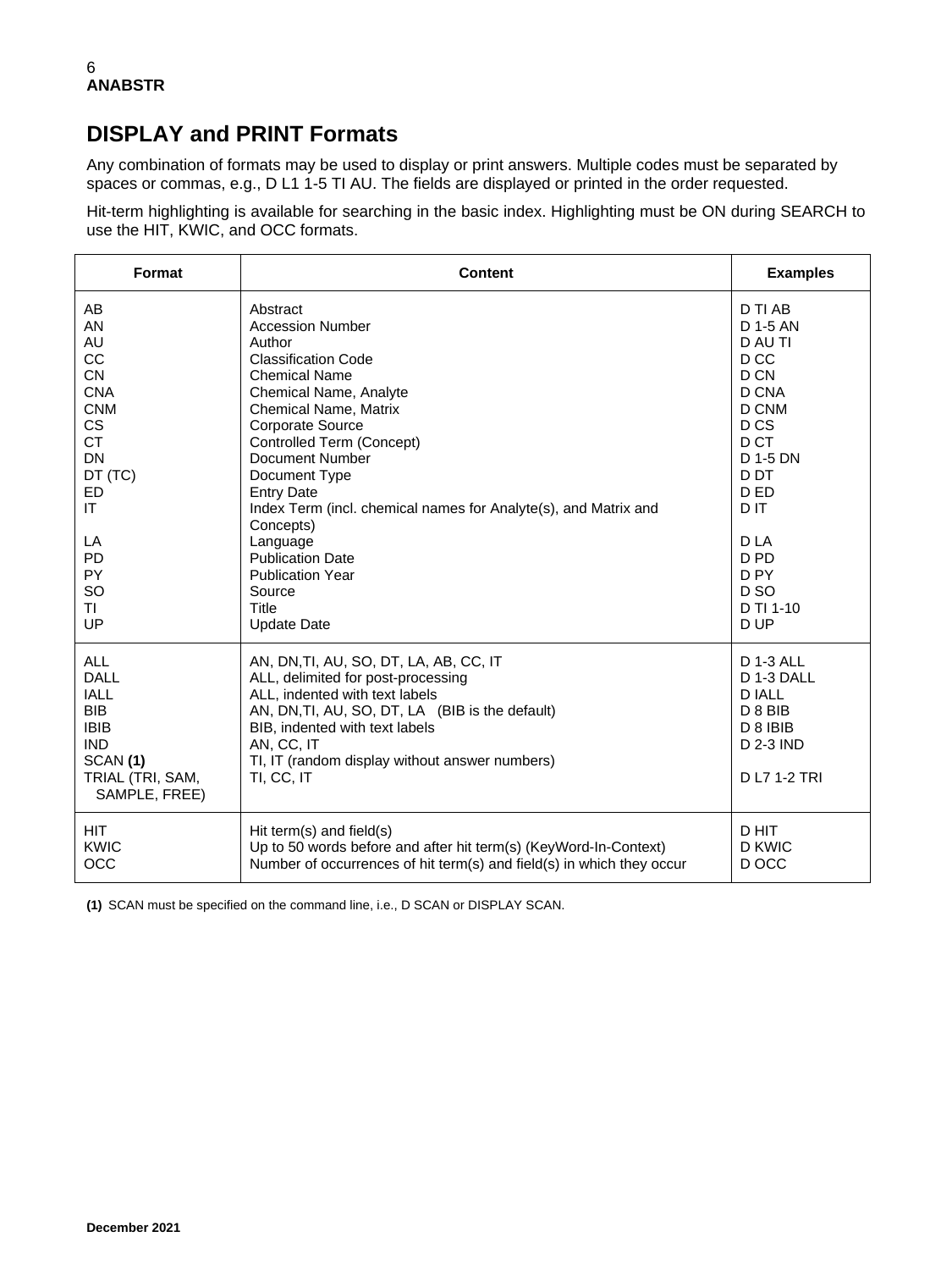## **SELECT, ANALYZE, and SORT Fields**

The SELECT command is used to create E-numbers containing terms taken from the specified field in an answer set.

The ANALYZE command is used to create an L-number containing terms taken from the specified field in an answer set.

The SORT command is used to rearrange the search results in either alphabetic or numeric order of the specified field(s).

| <b>Field Name</b>             | <b>Field Code</b> | <b>ANALYZE/</b><br>SELECT (1) | <b>SORT</b> |
|-------------------------------|-------------------|-------------------------------|-------------|
| Abstract                      | AB                | Υ                             | N           |
| <b>Accession Number</b>       | AN                |                               | N           |
| Author                        | AU                |                               | Y           |
| <b>Chemical Name</b>          | <b>CN</b>         |                               | Y           |
| Chemical Name, Analyte        | <b>CNA</b>        |                               | Υ           |
| Chemical Name, Matrix         | <b>CNM</b>        |                               |             |
| Citation                      | <b>CIT</b>        | Y(2)                          | N           |
| <b>Classification Code</b>    | СC                |                               | Y           |
| Controlled Term (Concept)     | СT                |                               | Y           |
| Corporate Source              | CS.               |                               | Υ           |
| Document Type                 | DT (TC)           |                               |             |
| <b>Entry Date</b>             | <b>ED</b>         |                               | Y           |
| Journal Title                 | JT                |                               | Y           |
| Language                      | LA                |                               | Y           |
| Occurrence Count of Hit Terms | <b>OCC</b>        | N                             | Υ           |
| <b>Publication Date</b>       | <b>PD</b>         | Υ                             |             |
| <b>Publication Year</b>       | PY                |                               | Y           |
| Title                         | ΤI                | Y (default)                   | Y           |
| <b>Update Date</b>            | UP                |                               | Y           |

**(1)** HIT may be used to restrict terms extracted to terms that match the search expression used to create the answer set, e.g., SEL HIT AU.

**(2**) SELECT CIT allows you to extract the reference data from the source documents in this file and have them automatically converted to a citation format for searching in the SCISEARCH file. SEL CIT selects first author, publication year, volume, first page, and a truncation symbol with /RE appended.

## **Sample Records**

# **Display ALL**<br><sup>2018007</sup>

AN 2018007456 ANABSTR

```
DN cm000000756681
       Towards cancer diagnostics - an .alpha.-feto protein electrochemical
        immunosensor on a manganese(IV) oxide/gold nanocomposite
immobilisation layer<br>AU Idris, Azeez O.; Mab
```
- Idris, Azeez O.; Mabuba, Nonhlangabezo; Arotiba, Omotayo A.
- SO RSC Adv. (23 Oct 2018), Volume 8, Number 54, pp. 30683-30691
- Journal
- ED Entered STN: 5 Jan 2021
- Last updated on STN: 24 Feb 2021<br>AB A novel electrochemical immunose
- A novel electrochemical immunosensor for the quantification of .alpha.-feto protein (AFP) using a nanocomposite of manganese(IV) oxide nanorods (MnO2NRs) and gold nanoparticles (AuNPs) as the immobilisation layer is presented. The MnO2NRs was synthesised using a hydrothermal method and AuNPs were electrodeposited on a glassy carbon electrode surface. The MnO2NRs were characterised with scanning electron microscopy (SEM), high-resolution transmission electron microscopy (HRTEM) and X-ray powder diffraction (XRD). Cyclic voltammetry (CV) and electrochemical impedance spectroscopy (EIS) were used to characterise the immunosensor at each stage of the biosensor preparation. The MnO2 nanorods and AuNPs were applied as the immobilisation layer to